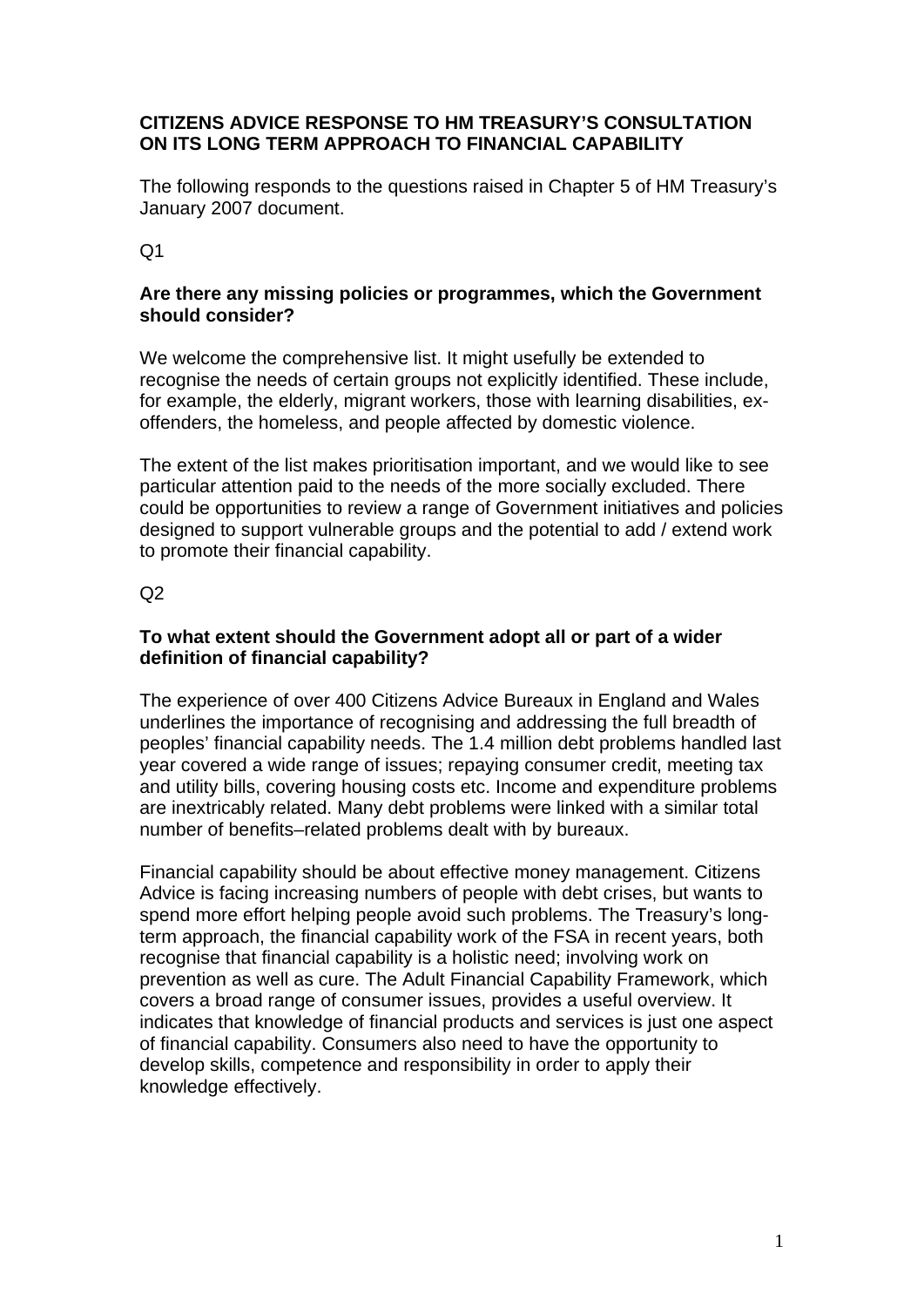The breadth of the agenda, and the need for their own involvement in it, does not seem to have been recognised so clearly by some other interests. For example, business support for financial capability work has to date very much been led by the financial services industry. This is understandable and welcome. But it is significant that there has been very much less engagement by major retailers, and some service providers – many of whom are the front door to consumer credit and insurance products. Similarly whilst many bureaux have received substantial local authority support for debt advice work, very few have received such funding for local financial education activity.

#### Q3

#### **Which programmes have been particularly effective in raising levels of financial capability? What can the government learn from these, particularly for delivering education, information or advice to people who are most vulnerable to the consequences of poor financial skills?**

Citizens Advice, and the 400+ bureaux in England and Wales, have extensive experience in delivering advice, education and information, and in financial capability policy development. Surveys show that bureaux enjoy extremely high levels of trust as providers of advice in their communities. This includes financial advice, where debt enquiries have risen to nearly 1.5 million pa.

In policy development we welcome the work of the FSA over the last 4 years, and more recently that of the Treasury's Financial Inclusion Taskforce, in promoting a national financial capability agenda. Both have increased awareness of its importance within Government, business and the third sector.

A number of bureaux have been delivering financial education / literacy services in their local communities for over 5 years. Our most recent survey (Autumn 2006) shows that 86 bureaux are now engaged in such work. This represents about 20% of all bureaux, compared with the 100% providing some level of debt advice.

As part of the Prudential plc-funded "Financial Skills for Life" programme, 9 bureaux undertook pilot work with mainly socially excluded groups over the three year period up to 2006. An independent evaluation of the pilots provided evidence of genuine outcomes in terms of improved budgeting and borrowing performance by people who had attended financial capability sessions.

Prudential plc has extended its significant funding for a further three years, and the Financial Skills for Life programme has also benefited from support from Friends Provident Foundation and Abbey Charitable Trust.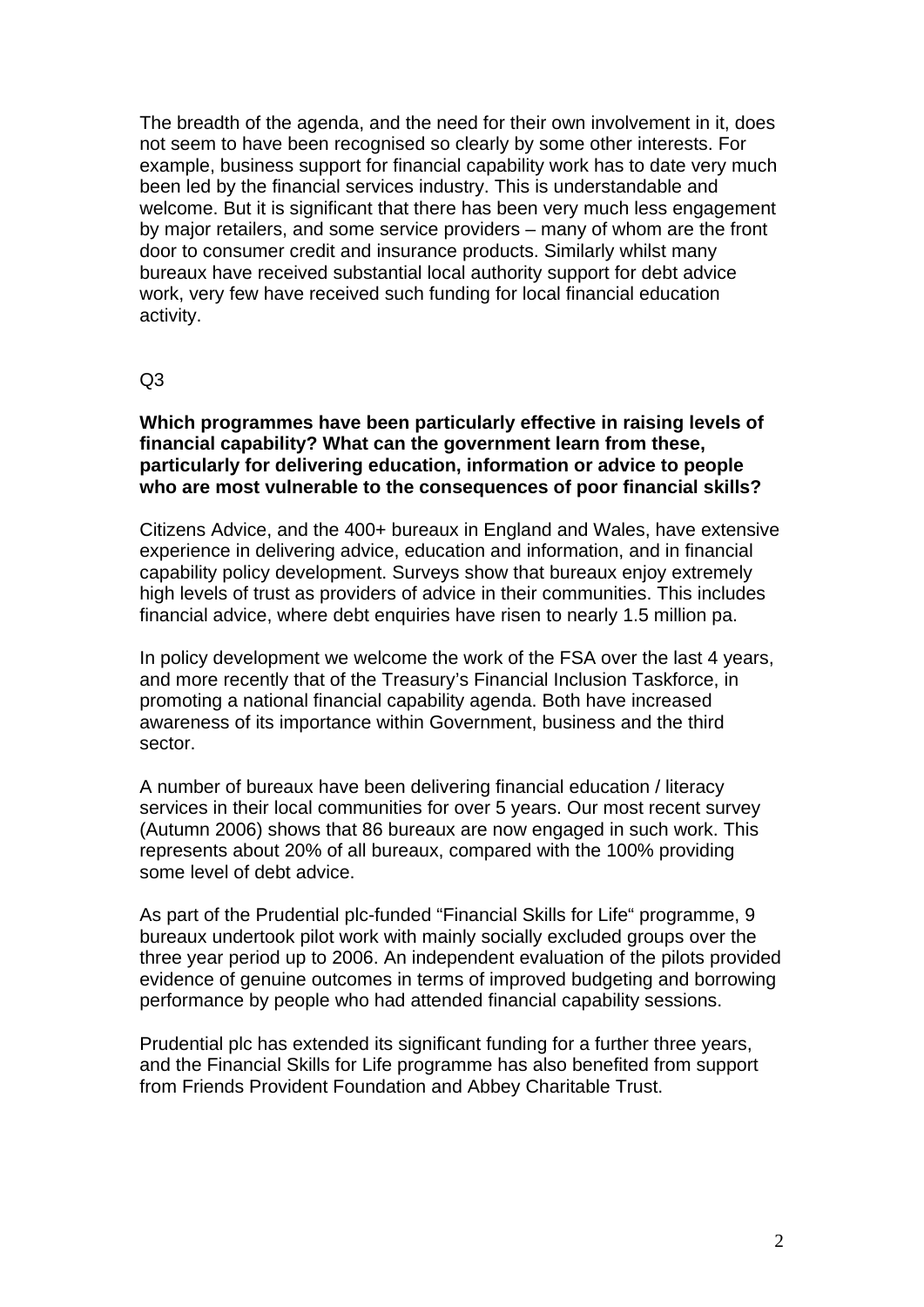But resources are the major limitation for bureaux wanting to do financial education work. Having a dedicated worker in every bureau would cost around £20m pa. We estimate that such an expansion would allow us to help one million 'hard to reach' people develop their financial capability skills each year.

The Long-term Approach recognises the Citizens Advice work with the FSA since 2005 in delivering financial capability education to those working with young adults not in education, employment or training. Feedback from participants attending the intensive one-day courses has been very positive. It has reinforced our view of the importance of such frontline workers having a basic understanding of e.g. budgeting, borrowing and banking issues – and the extent to which there is a knowledge gap. Reaching such workers does not make them experts. But it does leave them more confident in dealing with issues faced by their client groups, enabling them to be more aware of the options for addressing problems effectively.

The frontline worker strategy extends the reach of bureaux work. Such workers will typically have the chance to share their improved skills with several tens of clients every year. We have therefore extended this approach within the substantial Barclaycard-funded 3-year "Horizons" programme with lone parents groups; and in the current phase of our "Financial Skills for Life " project. We are also piloting HMRC-funded bureaux training for those working with elderly and migrant groups. Independent evaluations are being undertaken of all these programmes; the first of these will be complete by summer 2007.

Our work with frontline workers and different client groups confirms the importance of having and building close co-operative links with other local delivery agencies and partners. These include a range of both third and public sector organisations such as Credit Unions, Housing Associations, Sure Start etc groups, and most recently the new DWP awareness representatives. Bureaux typically have strong relationships with such groups in their communities.

We have sought to reinforce this in the case of financial capability work by sponsoring the formation of 14 new bureau-led regional and sub-regional groups covering all of England and Wales. These groups, based on a successful model developed in NW England, enable diverse interests to share best practice, and to identify and address priority needs in their areas. This is a new initiative and the groups will be subject to independent evaluation by end 2007. The strong and positive response already achieved indicates a need is being met which we hope can be funded beyond 2007.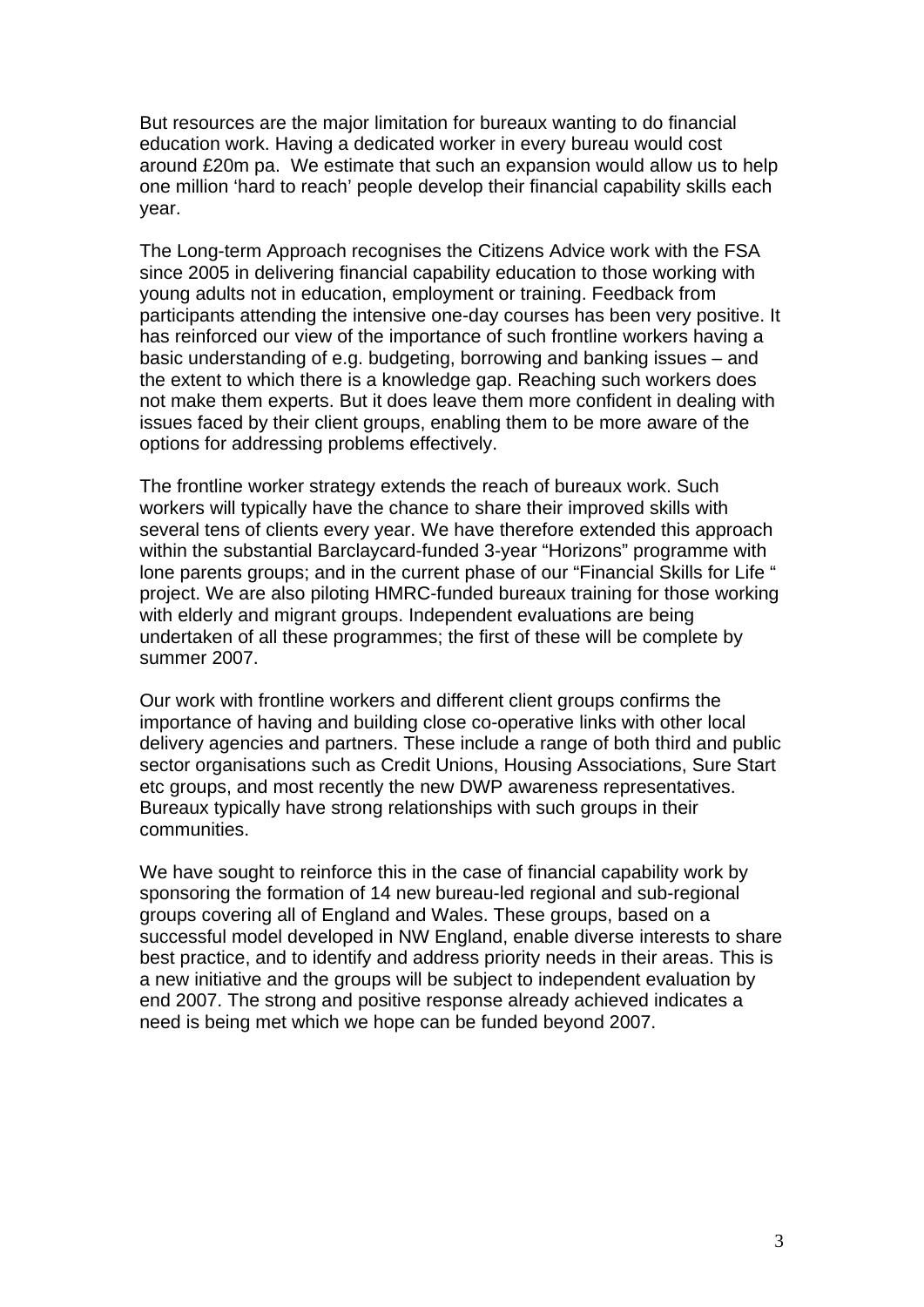We consider that pfeg – many of whose regional representatives have joined the regional groups - has played an important leadership role in promoting financial capability in schools. A 2005/6 survey undertaken with pfeg showed that nearly 50 bureaux were involved in such schools work, and that there is a real demand for such input. Based on this, we will shortly publish guidance on how bureaux can be most effective in schools. Whilst our prime focus is on socially excluded adults, we see opportunities for building on schools work. We are therefore supporting a current bureau development project involving extended schools activity; and are also interested in the possibility of promoting more work with parents groups in primary and junior schools.

Citizens Advice is currently working in partnership with ABCUL ( the Association of British Credit Unions ) to assist the development of closer working relationships locally between bureaux and credit unions. The development of this partnership will enable easy and early referrals for clients from the credit union who are struggling financially, and who might benefit from debt advice, and/or financial capability sessions, as well as wider generic advice from the bureaux. The bureaux will also be examining how a referral process to a credit union will work, and will test out the boundary issues regarding advice on access to credit union services such as savings and loans.

The overall aim of this partnership is to assist financially excluded individuals get access to debt advice and financial capability training as early as possible to prevent problems from developing or becoming intractable. In addition, the partnership will enable access to savings products and options for lower cost financial products for those who are either not able to access these products or who are caught in the trap of using high cost services. The role of financial capability in all this will be to ensure that clients better understand their finances, including budgeting, savings, the costs of accessing credit, thereby enabling them to make more informed decisions in the future about their finances.

Citizens Advice and ABCUL will be focusing on how these local partnerships can/should be funded, what the boundary issues are for both organisations such as maintaining independence of the advice partner, and ensuring responsible lending practices for the credit union, and exploring where there is natural affinity for closer working, such as financial capability work.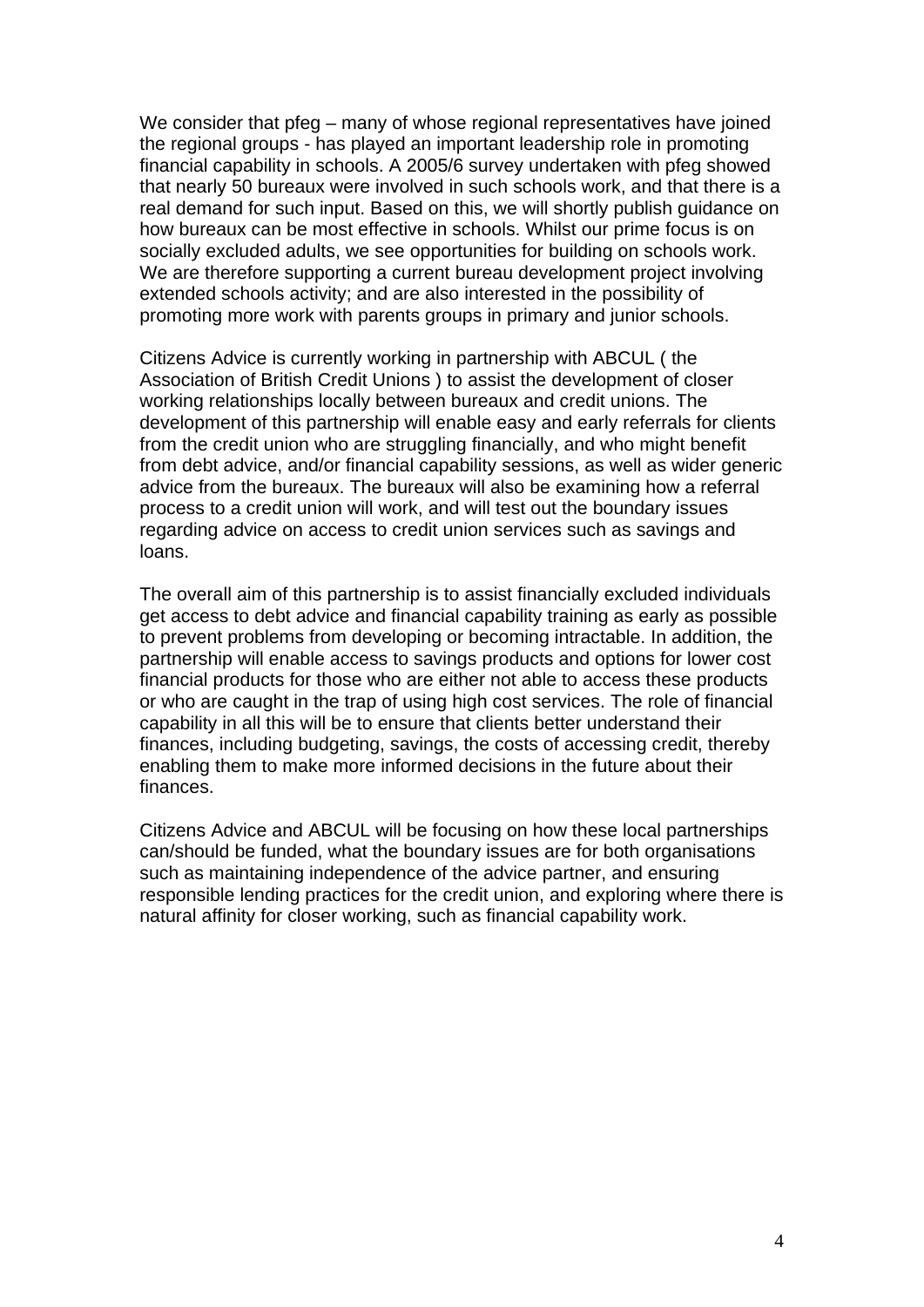### **What other information [ in addition to the FSA's baseline survey ] might policy makers need to inform further work in this [ financial capability ] area?**

The FSA baseline survey is a very important long-term project which needs to be complemented by more medium term ( 2-5 year ) evidence of the impact of financial capability work.

Citizens Advice, along with a number of other providers, is keen to evaluate the effectiveness of its work. It needs this to develop training strategies and materials; and to secure greater long-term involvement by both bureaux and funders. It would be desirable if all the leading players and funders in this area could collect and share evidence on broadly comparable bases. Ideally this should include data and further work which would allow a better and more confident understanding of the following:

- What are the issues on which particular client groups most need help?
- What beneficial changes have been achieved by clients ? Are they sustained ?
- What are the wider and quantifiable social and financial benefits that have been secured ? e.g. What is the impact in terms of keeping people housed, in work, out of prison etc
- Honest assessments of what has failed, as well as the successes. This would allow a better understanding of what strategies should be deployed for accessing 'hard to reach' groups, and what agencies are best placed to do this.

# Q5

### **Is a central co-ordinating function needed in addition to the work of the [FSA] National Strategy and the proposed ministerial group? If so, what should it include?**

Citizens Advice would welcome a central capacity to enhance the ability of providers to:

- Share best practice in the effective delivery of financial capability services to client groups;
- Map the existing and planned resources and projects; and
- Identify and establish effective delivery and funding partnerships.

#### $Q<sub>4</sub>$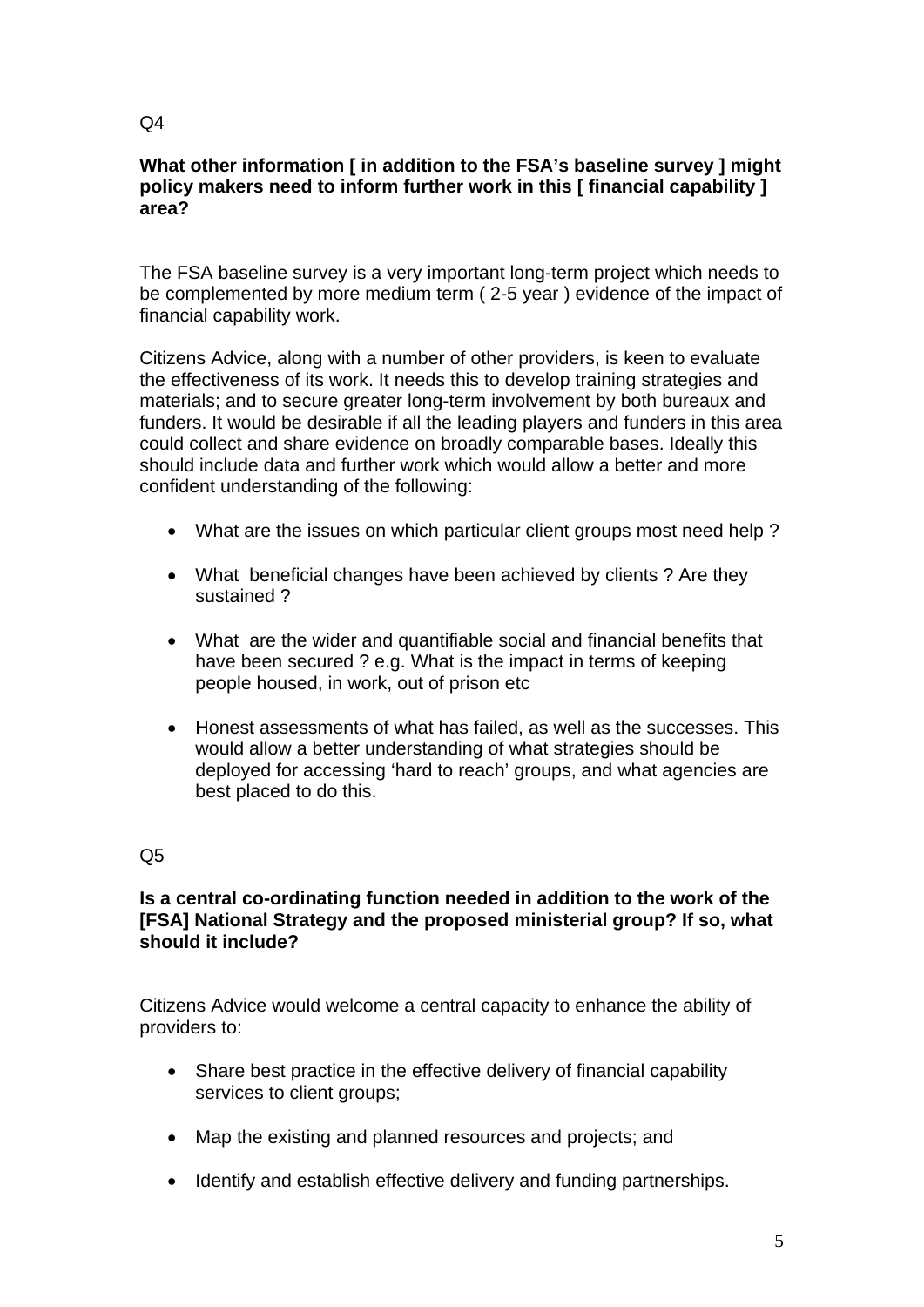This capacity could build on the work of e.g. the new regional groups ( outlined at Q3 above ). It would need a small but strong research and information dissemination capability with clear official backing / ownership. It should be clear how it related to the roles of the secretariats of existing FSA and Treasury groups. Similarly, supervision of its work should aim to take advantage of existing structures – including perhaps the expert group which formerly prepared work for the FSA Steering Group.

Q6

**The Government welcomes views to inform its work alongside the Thoresen feasibility study, which will examine the practicalities of delivery. Comments would be welcome on, for example, the boundary of generic and regulated advice, the relationship with current sources of advice, and the development of funding models that recognise the benefits to all stakeholders.** 

The boundary between generic and regulated advice has been considered by the FSA working group on GFA under their Financial Capability Strategy. We agree with its recommendations that any GFA should follow a consistent model, setting out information tailored to the individual circumstances, options for action with pros and cons, giving advice on such things as comparison sites, and information of further advice and how best to access it. This is a model consistent with good practice in advice giving, where the decision on further action, and in this case possible product purchase rests with the client. The GFA will have provided them with a better understanding of their options. The National Occupational Standards set out by the Financial Sector Skills Council provide a good basis for defining the boundary.

We believe that any new national GFA service should not stand in isolation from other existing provision around debt, tax credit and financial capability issues. People need a holistic service as they do not often present with easy one-off queries. A question about what to do about a short-fall in an endowment policy should provoke questions about the status of a client's mortgage and other savings, and a range of questions about their future plans and aspirations. It may also involve questions about any unmanageable debt, and income maximisation. If GFA is to provide the quality needed to improve the long-term financial health of large numbers of people, then it will need to take into account the wider needs individuals will bring and be able to cater seamlessly for these. This is why we believe dovetailing a GFA service into an existing network, such as the CAB service, will offer substantial benefits, with easy referrals into debt services and financial capability sessions as well as wider generic advice on housing, employment and family issues, which all impact on financial decisions.

There will need to be careful consideration of how such a service can be funded to ensure it is independent of both government and the financial services industry, while delivering benefits to both these major stakeholders.